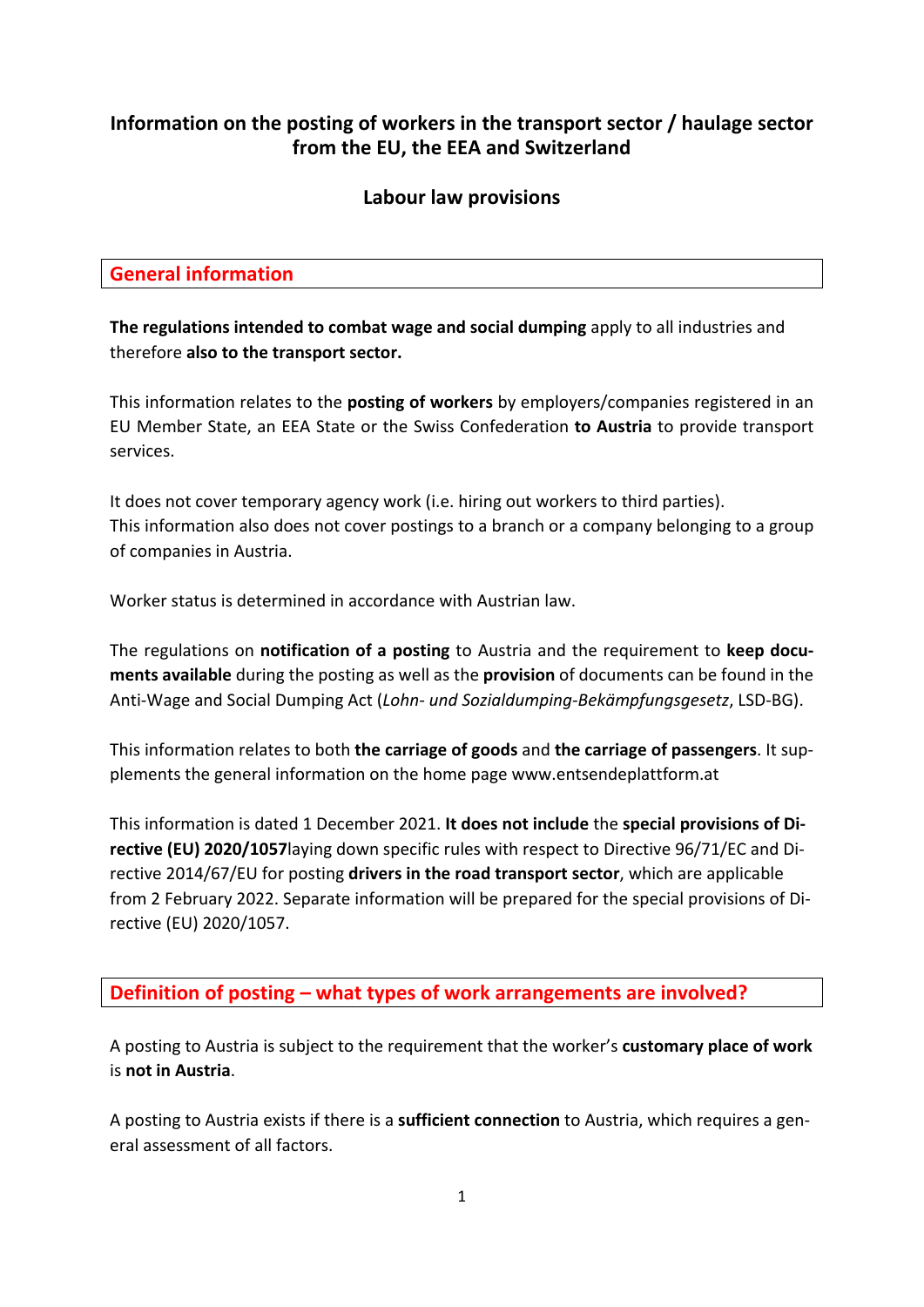When doing so, it must be taken into account that, in accordance with the judgment of the Court of Justice of the European Union of 1 December 2020 in Case C-815/18, a sufficient connection **does not** exist if the driver **only** carries out cross-border transport operations for goods transport **from the Member State where the transport undertaking is established to the territory** of another Member State **or vice versa** (see paragraphs 42 et seq. and in particular paragraph 49).

#### **The following arrangements in particular are postings for the purposes of the LSD-BG:**

- **Cabotage** (loading and unloading are done in Austria).
- **Terminating traffic** from a foreign country to Austria (loading is done outside Austria, unloading is done in Austria; including for a client outside Austria), **provided there is a sufficient connection to Austria** (see the information on the lack of a sufficient connection above).

**If there is not a sufficient connection** to Austria, the **terminating transport** to Austria is **not a posting** for the purposes of the LSD-BG.

• **Originating traffic** from Austria to a foreign country by non-Austrian companies (loading is done in Austria, unloading is done outside Austria; including for a client outside Austria), **provided there is a sufficient connection to Austria**.

The **above remarks** apply in respect of a 'sufficient connection'.

- The above points **also apply to the carriage of passengers** (occasional carriage, regular traffic – particularly by bus, taxi/rental car, waterborne vessel or rail).
- **Unladen journeys** that have a **sufficient connection** to Austria (see the information on the collectively agreed minimum wage below with respect to unladen journeys).
- **Irregular or one-off transport** can also constitute a posting.

#### **The following in particular are not postings for the purposes of the LSD-BG:**

- **Terminating traffic and originating traffic** if a **sufficient connection** does **not** exist (see above with respect to a sufficient connection).
- **Transit** in the carriage of goods and the carriage of passengers:

neither the loading nor unloading of goods, and neither the commencement nor the termination of a passenger journey is in Austria; furthermore, the purpose of the transport is not to carry goods or passengers to Austria; instead, the journey through Austria is necessary to reach the actual destination.

• **Exception of 'own-account transport':**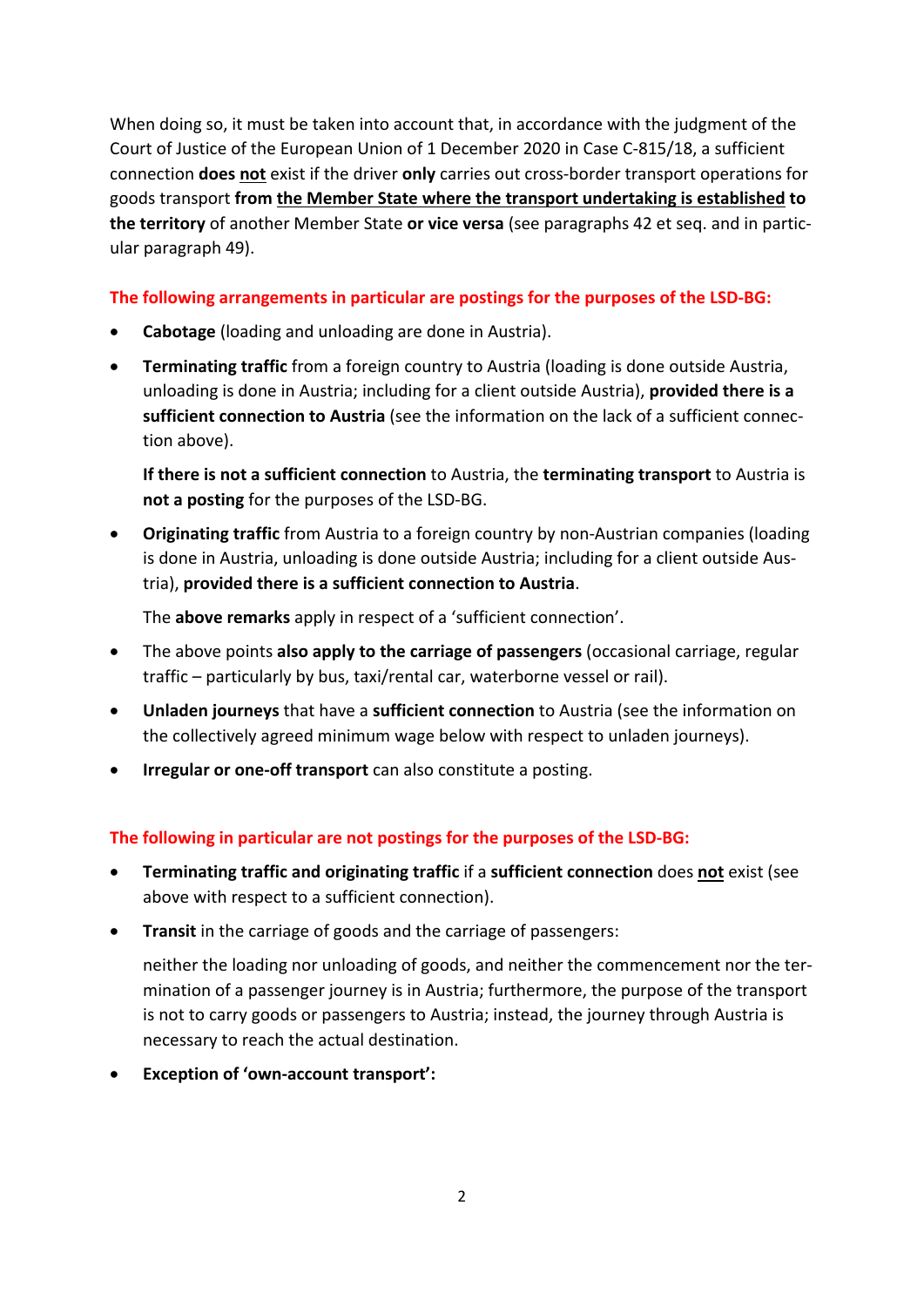the concept of 'own-account transport' for the purposes of the LSD-BG includes certain transport from and to Austria, in respect of which the transport service is solely an **incidental service** within the context of a legal transaction (see the cases referred to in this regard).

A typical example is the purchase of a product in a foreign country by a buyer in Austria and the transport of this product by the seller using its own truck and driven by a driver employed by the seller.

In this case, the 'transport' service is merely incidental to the purchase and, with regard to the two fundamental freedoms of the free movement of goods and the freedom to provide services, it only plays a minor role, and it should not therefore be taken into account in respect of the LSD-BG.

#### **Cases:**

- The **seller/lessor/manufacturer/processor/owner** delivers the goods that have been sold / been leased / been manufactured / are to be processed to Austria using its workers with its own (hired/leased) vehicles, and the carriage of goods constitutes an ancillary activity within the framework of its company as a whole. The maximum authorised weight of the vehicle is irrelevant.
- The **buyer/lessee/processor/owner** collects the goods that have been purchased / leased / are to be processed / have been processed from Austria using its workers with its own (hired/leased) vehicles, and the carriage of goods constitutes an ancillary activity within the framework of its company as a whole. The maximum authorised weight of the vehicle is irrelevant.
- In the course of transport **between permanent establishments of the same company**, own goods (own workers) are supplied (carried) to Austria or collected from Austria by its own workers, and the carriage of goods (carriage of passengers) constitutes an ancillary activity within the framework of the company as a whole. The maximum authorised weight of the vehicle is irrelevant.
- $\triangleright$  Such own-account transport can be documented accordingly.
- Since 1 September 2021, the LSD-BG has expressly stated that the following activities do not constitute posting:
	- **The delivery of goods by the seller's or the lessor's posted workers** and the **collection** of goods by the buyer's or the lessee's posted workers.
	- Activities that are essential for **putting into service and using the goods supplied** and that are carried out by the seller's or the lessor's posted workers with **minimal time effort**.
- **Individual exceptions**: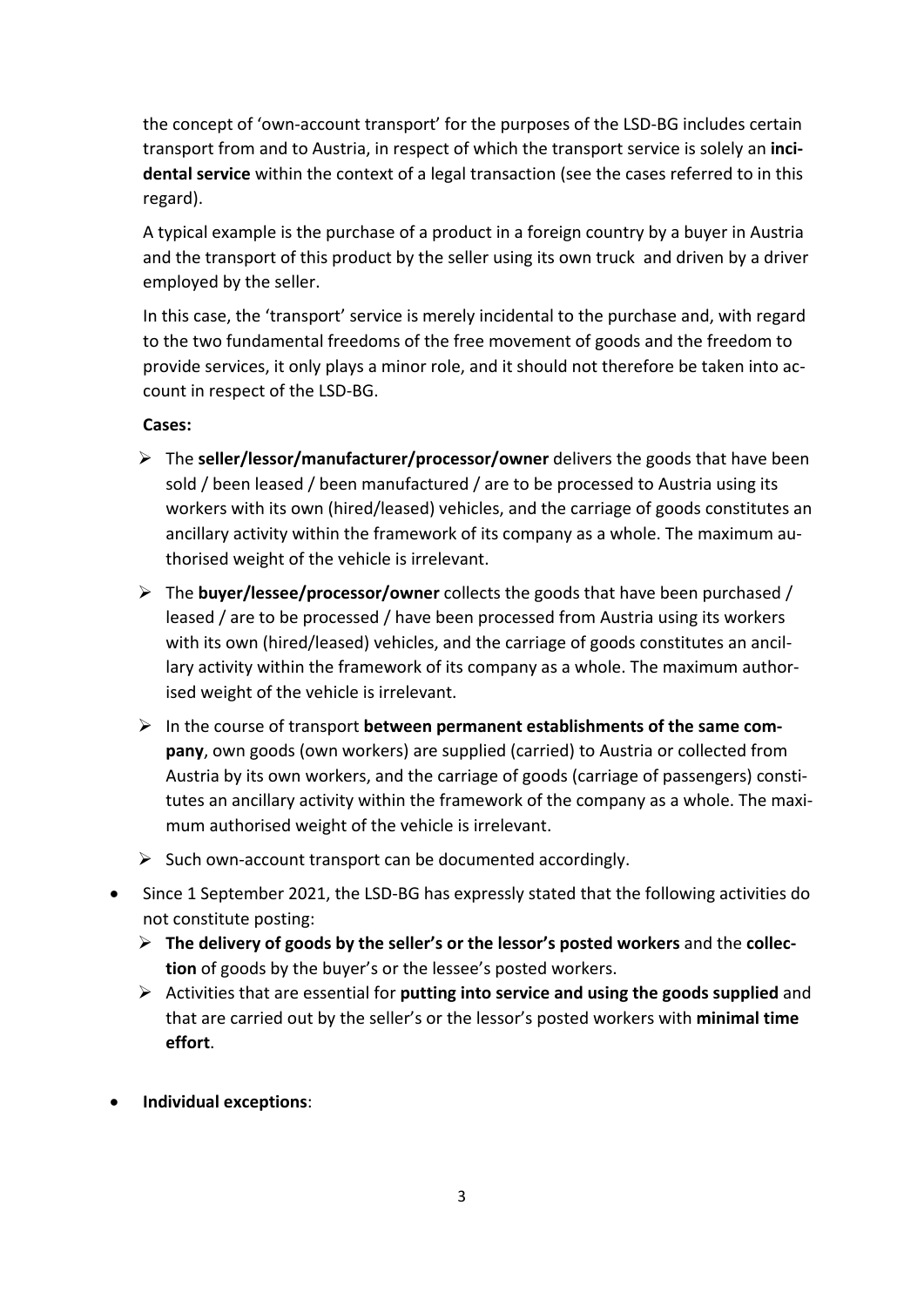$\triangleright$  Recovery and breakdown service journeys, if the driver of the damaged vehicle / the vehicle involved in an accident is a member of an automobile association or has accident and breakdown cover and the recovery has to be carried out by the foreign recovery service.

There is also no posting if the order to carry out the recovery service is given by the police.

- $\triangleright$  Private coach journeys by associations, if the members of the association are driving the coach without payment.
- $\triangleright$  Pick-up service for hotel guests provided by the hotel's own pick-up service.
- $\triangleright$  Transfers by a car dealerships (the seller of the vehicle).

### • **Exceptions for waterborne transport:**

There is no posting to Austria if a vessel only remains in an Austrian harbour during the winter months without any transport services being provided.

There is also no posting if the crew only boards or disembarks from the vessel in Austria but the actual transport services are carried out abroad, not in Austria.

# **What obligations do employers have?**

- Complying with the Austrian collectively agreed **minimum wage**
- **Notification** of the posting using the special **online form** [for the transport](https://www4.formularservice.gv.at/formularserver/user/formular.aspx?pid=fe66cedb506e495c94b3e826701443e5&pn=B0d66e914664149109b455bce26ceca4a&lang=en)
- Keeping available and/or providing **documents**:
	- $\triangleright$  notification:
	- $\triangleright$  documents regarding registration for social security;
	- $\triangleright$  pay documents;
	- $\triangleright$  an employment permit, if the worker is a citizen of a third country.

# **Compliance with the Austrian collectively agreed minimum wage**

- In the **road haulage sector** (i.e. the carriage of goods using motor vehicles), the [collec](https://www.kollektivvertrag.at/kv/gueterbefoerderungsgewerbe-arb/gueterbefoerderungsgewerbe-rahmen/441384?term=gueterbefoerderungsgewerbe)[tive agreement for the road haulage industry](https://www.kollektivvertrag.at/kv/gueterbefoerderungsgewerbe-arb/gueterbefoerderungsgewerbe-rahmen/441384?term=gueterbefoerderungsgewerbe) applies to workers. For workers of companies that carry goods exclusively using vehicles with a maximum authorised total weight not exceeding 3 500 kg, the [collective agreement for the small transport industry](http://www.kollektivvertrag.at/kv/kleintransportgewerbe-arb/kleintransportgewerbe-rahmen/4206722?term=kleintransportgewerbe) must be observed.
- In the **passenger transport sector,** the [collective agreement for private bus companies](http://www.kollektivvertrag.at/kv/private-autobusbetriebe-arb-ang/private-autobusbetriebe-rahmen/4230185?term=autobusbetriebe) must be observed. If the company is a taxi company, the [collective agreement for the](http://www.kollektivvertrag.at/kv/personenbefoerderungsgewerbe-mit-pkw-taxi-wien-arb/personenbefoerderungsgewerbe-mit-pkw-taxi-rahmen/4022846?language=de&term=taxi)  [passenger transport sector](http://www.kollektivvertrag.at/kv/personenbefoerderungsgewerbe-mit-pkw-taxi-wien-arb/personenbefoerderungsgewerbe-mit-pkw-taxi-rahmen/4022846?language=de&term=taxi) by car applies to workers.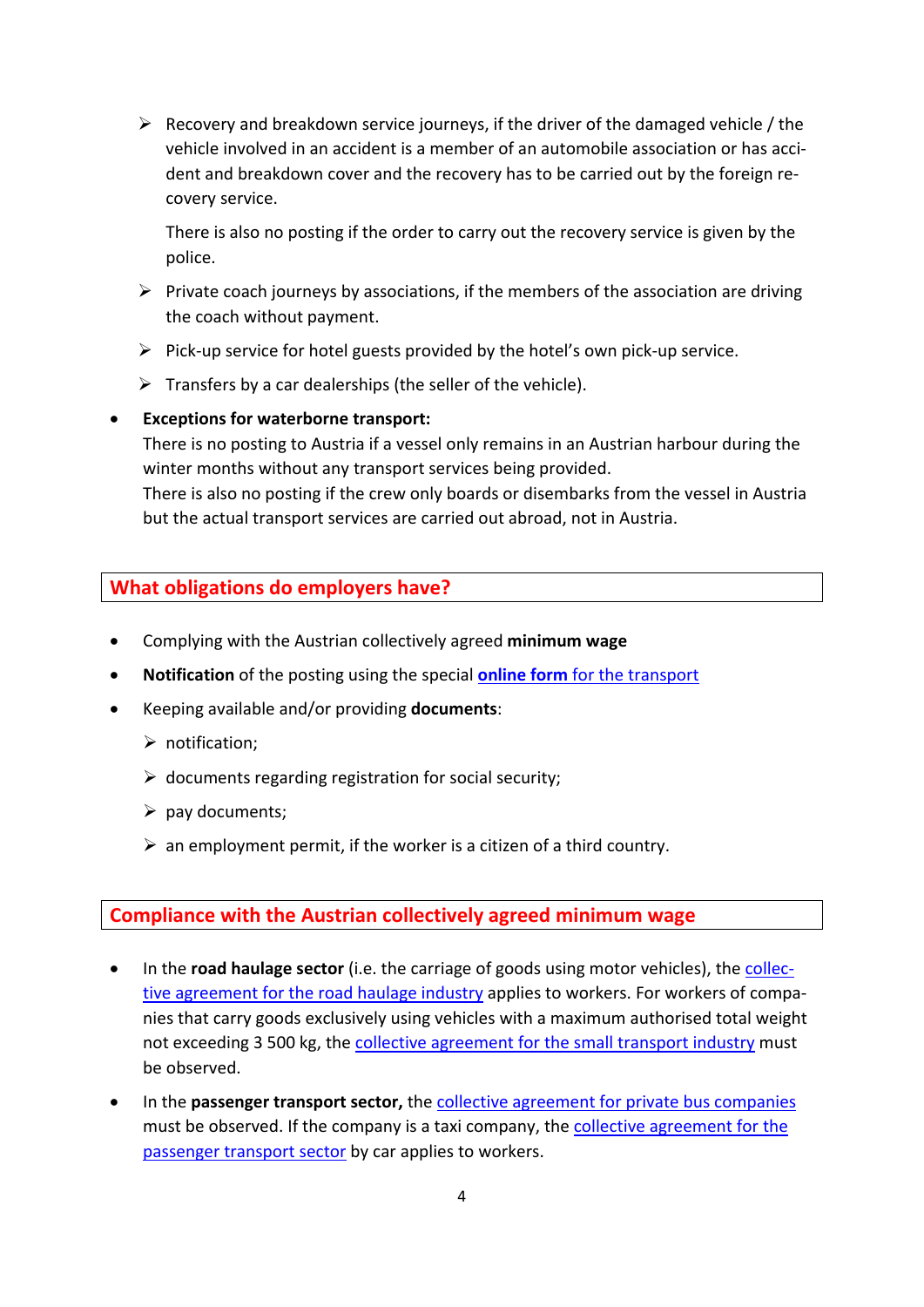• In the **[waterborne transport industry,](https://www.kollektivvertrag.at/kv/oesterreichische-schifffahrtsunternehmungen-arb-ang)** the following collective agreement applies to workers:

For a company that does not belong to the passenger transport or road haulage sector but that **also carries out transport as part of its business activities in another sector**, the applicable collective agreement for that industry usually applies. However, it should be noted that certain forms of transport within the context of a business activity are **not postings** (see the section '**Definition of posting'**). All collective agreements can be found at [www.kollektivvertrag.at.](http://www.kollektivvertrag.at/)

The minimum wage defined in the collective agreement applies to all **hours worked** in Austria. For drivers, hours worked within the context of goods transport and passenger transport includes driving time, time spent carrying out other work (such as loading/unloading) and the time spent on standby duty without breaks (such as waiting time during loading/unloading by others).

**Unladen journeys within** Austria **may also constitute notifiable hours worked** within the context of a posting (in the case of posting-related terminating traffic<sup>1</sup>, for example, after unloading back to the border or, in the case of posting-related originating transport<sup>[2](#page-4-1)</sup>, the journey to the loading site or, in the case of cabotage, the journey), for which the **wages stipulated in the Austrian collective agreement** must be paid.

Unladen journeys through Austria within the context of **transit** do **not** constitute notifiable hours worked that must be remunerated in accordance with the Austrian collective agree-ment. If transit due to cabotage or posting-related transport from Austria<sup>[3](#page-4-2)</sup> to a foreign country **is interrupted or terminated**, this transport service still constitutes **notifiable hours worked** within the context of a posting, for which the wages stipulated in the Austrian collective agreement must be paid. Resuming transit following cabotage to leave Austrian territory is not a posting subject to notification.

#### **Notification requirements**

#### **General information on notification in the transport sector (Section 19(7) LSD-BG):**

- Notification should be done using the special **[online form for the transport](https://www4.formularservice.gv.at/formularserver/user/formular.aspx?pid=fe66cedb506e495c94b3e826701443e5&pn=B0d66e914664149109b455bce26ceca4a&lang=en)** .
- Notification is provided in summary form for 6 months (and is therefore independent of a specific posting).

<span id="page-4-0"></span> $1$  if there is a posting on the basis of a sufficient connection to Austria.

<span id="page-4-1"></span><sup>&</sup>lt;sup>2</sup> if there is a posting on the basis of a sufficient connection to Austria.

<span id="page-4-2"></span><sup>&</sup>lt;sup>3</sup> if there is a posting on the basis of a sufficient connection to Austria.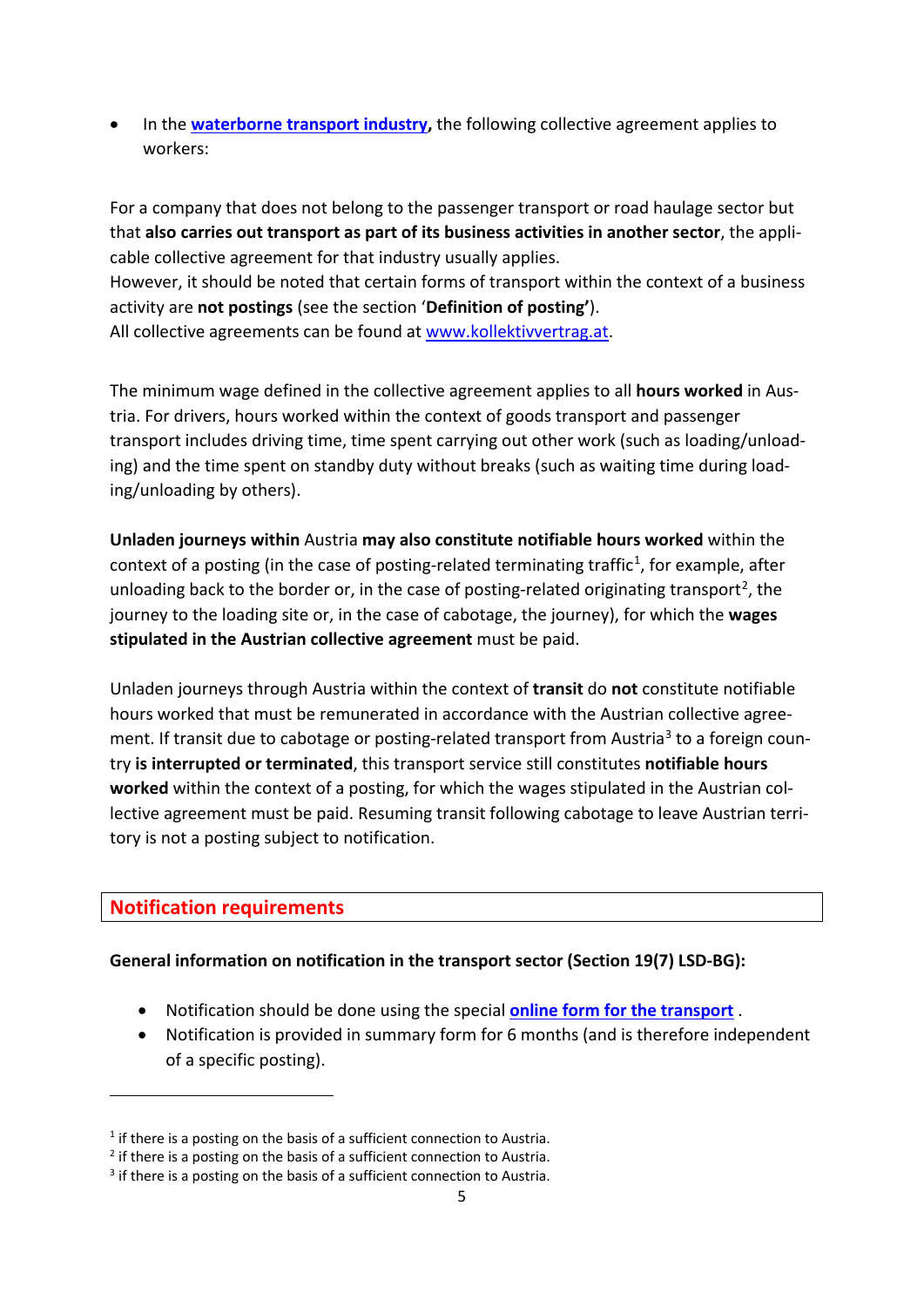- Among other things, it must list the workers who are expected to be deployed in Austria in this period and the official number plates of the vehicles used.
- For any changes in the details provided in the notification, such as additional workers or vehicles, a special **[online form for an amendment notification](https://www3.formularservice.gv.at/formularserver/user/formular.aspx?pid=cc0245e96e3145f28adeacc34a476f8d&pn=B049a9a1f7cde40ffb5ad44630685efb5&lang=en)** is available.

#### Notification must be provided **before work begins**.

In the case of posting-related **terminating traffic**[4](#page-5-0) and posting-related **originating traffic**[5](#page-5-1) , work commences upon entry into Austrian territory. In the case of **cabotage**, notification before the actual work commences (before the journey to the loading site) is sufficient. In the case of posting-related **passenger transport**<sup>[6](#page-5-2)</sup>, work commences upon entry into Austrian territory.

Data that has been saved in connection with old notifications can be imported into new notifications. This can significantly reduce the effort involved in completing the notification form.

#### **Transport notification – content and format**

Notifications of the posting of mobile workers in the transport sector must contain the **following details**:

- the employer's **name, address** and business authorisation or line of business, **VAT identification number**;
- the **name and address** of the persons appointed to represent the employer in external matters;
- unless the driver of the vehicle is the **contact person**, the name and address of the contact person from among the persons based in Austria authorised to represent the parties professionally;
- the names, addresses, dates of birth, social security numbers and competent social security institutions as well as the citizenship of the **workers expected to work in Austria** in the notification period;
- the **official licence plates** of the vehicles used by the workers, i.e. the means of road/rail/waterborne transport;
- the amount of the **remuneration payable to the individual worker in accordance with Austrian legal regulations** and the beginning of their employment contract with the employer;

<span id="page-5-0"></span><sup>&</sup>lt;sup>4</sup> if there is a posting on the basis of a sufficient connection to Austria.

<span id="page-5-1"></span><sup>&</sup>lt;sup>5</sup> if there is a posting on the basis of a sufficient connection to Austria.

<span id="page-5-2"></span> $6$  if there is a posting on the basis of a sufficient connection to Austria.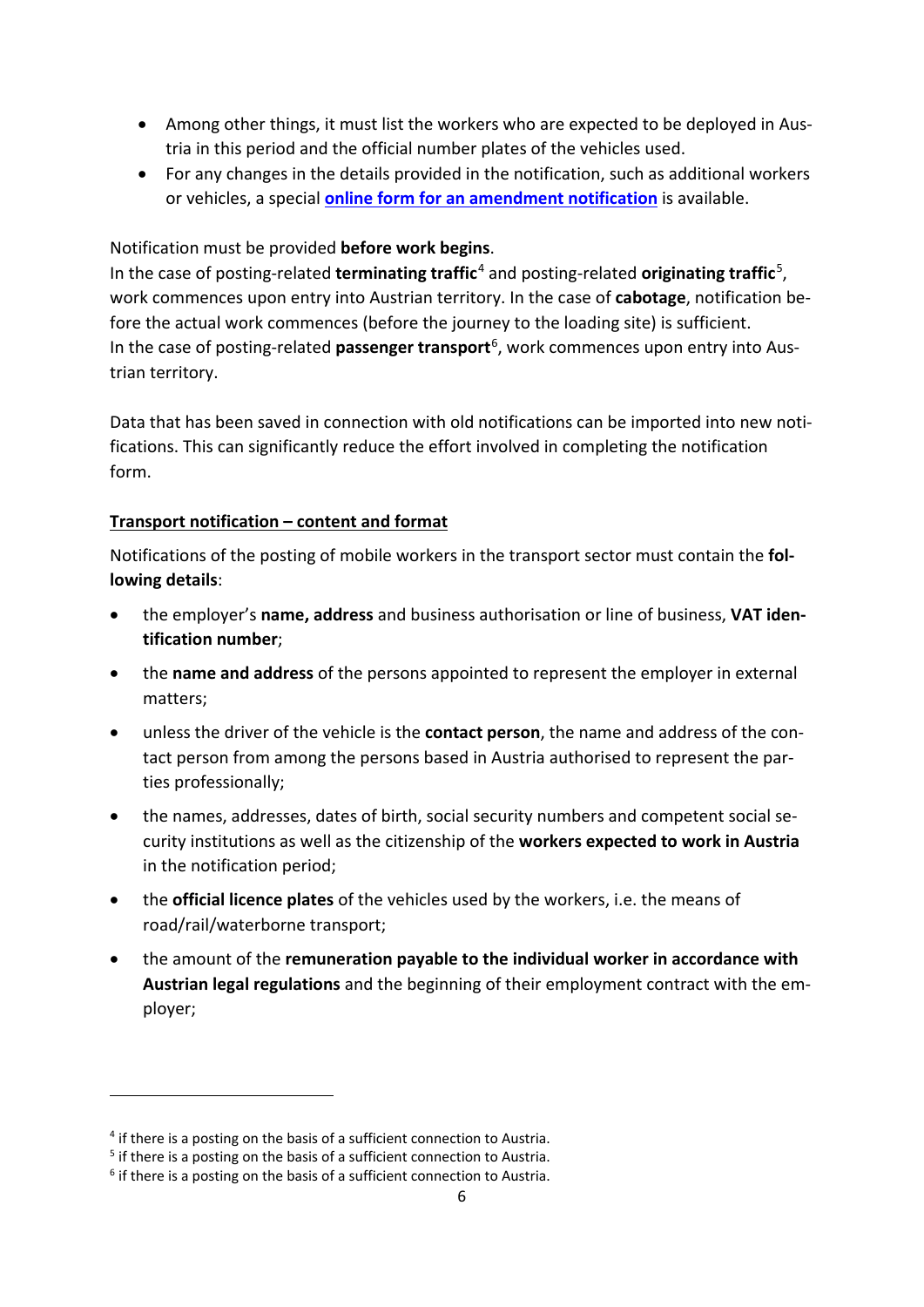- the **nature of the activity and deployment of the worker** taking account of the applicable Austrian collective agreement;
- if an **official permit** for the **employment** of the posted workers is required in the state where the employer has its registered office, the issuing authority, reference number, date of issue and the period of validity, or a copy of the permit;
- if the posted workers **require a residence permit** in the state where the employer has its registered office, the issuing authority and the reference number, the date of issue and the period of validity, or a copy of the permit.

**[Subsequent amendments](https://www3.formularservice.gv.at/formularserver/user/formular.aspx?pid=cc0245e96e3145f28adeacc34a476f8d&pn=B049a9a1f7cde40ffb5ad44630685efb5)** (e.g.: workers, licence plates) to the details must be notified immediately (see the special online form above).

# **Availability/provision of documents**

### **The following documents must be kept available or provided following an inspection:**

### 1. **Social security document A1** (in the **relevant language**)

If it was not possible to obtain the issue of certificate A1 before the posting or assignment: The application for issue of certificate A1 and other documents from which it can be determined that the worker is registered for social security at the time of their activities in Austria (in German or English; a translation does **not have to be certified**). This also includes documents such as previously issued A1 certificates for the worker that confirm their social security registration.

# 2. A **copy of the notification of the posting**

If the copy of the notification cannot be kept available in the vehicle for time-related or technical reasons – for example, when carrying out cabotage – the **transaction number / reference number** received when providing the notification must be kept available.

- 3. **Pay documents**, which must always state **what remuneration is owed and actually paid out to the workers during employment in Austria. Pay documents include:**
	- $\triangleright$  the employment contract or written record of the content of the employment contract within the meaning of Information Directive 91/533/EEC;
	- $\triangleright$  payslips, proof of wage payments by the employer or bank transfer statements;
	- $\triangleright$  documents regarding classification in the wage grid (e.g. training and previous employment periods if these are considered relevant under the collective agreement); and
	- $\triangleright$  records of the hours worked of each posted worker.

The **pay documents** must be provided in **German or English or with a translation**. Translations do not have to be certified.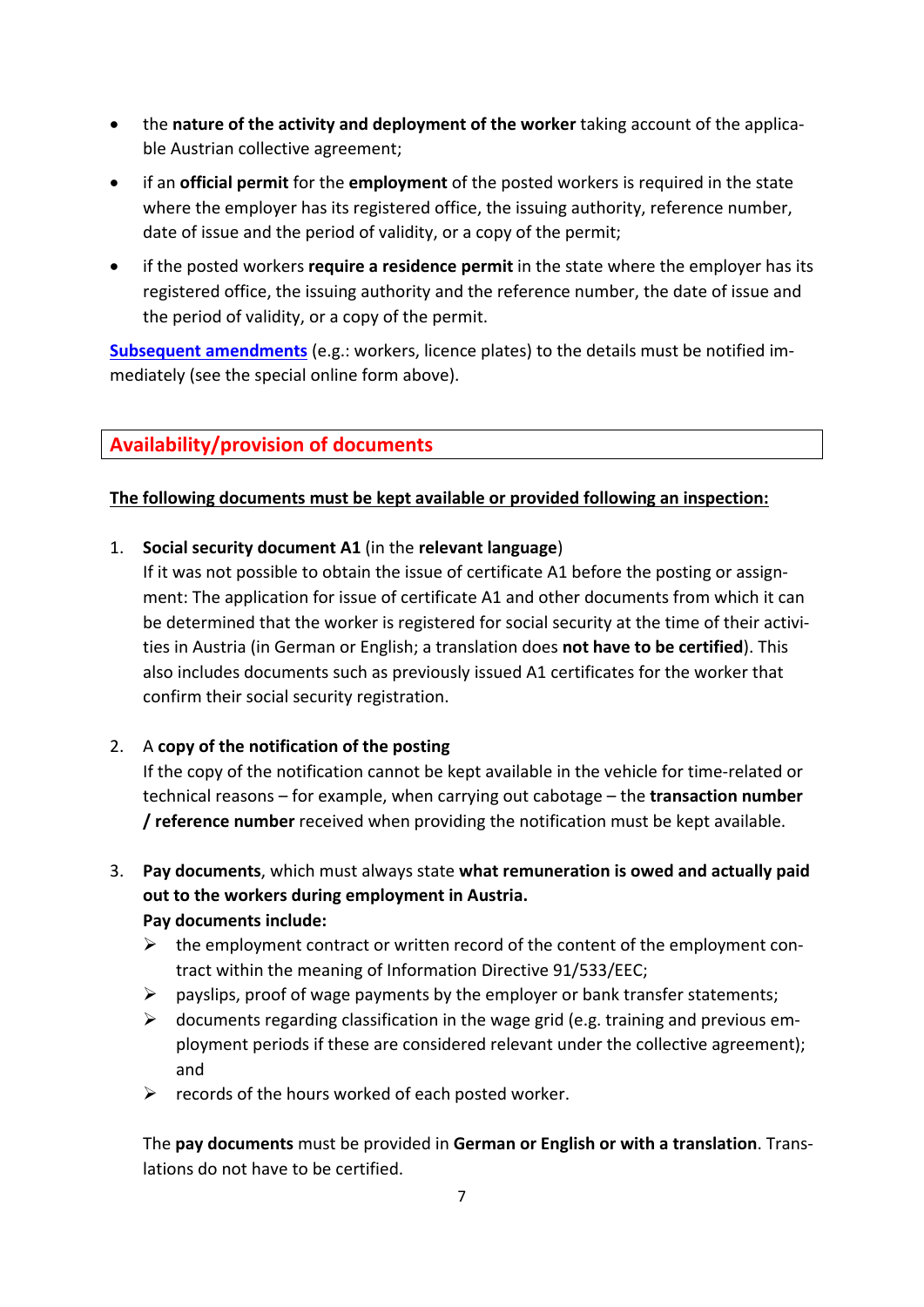The **records of hours worked** can be compiled using the standard monitoring tools in the transport sector (both analogue and digital), provided that the hours worked to be remunerated in accordance with the Austrian collective agreement are clear. It should be borne in mind that periods other than driving time may also be remunerated.

4. In the event that the worker is to be posted from an employer/company registered in an EU Member State, an EEA State or the Swiss Confederation but does **not hold citizenship** of an EU Member State, an EEA State or the Swiss Confederation themselves, the **work permit** of the posting state must be kept available in the case of **cabotage**, provided that one is required in the posting state.

# **For which workers, where and in what format must the documents be kept available and/or provided?**

• **General remarks:**

According to the rules, it is **mandatory**, on the one hand, for certain documents to be kept available **exclusively** in the **vehicle**; on the other hand, other documents only have to be provided to the authorities in the event of an inspection.

The documents must be kept available by those workers who are **currently** carrying out transport work in Austria.

The documents must be kept available in the vehicle for the worker therein and provided to the inspection authorities.

They may be kept in either **printed form** or in **a readable electronic format** (on a display); in this case, the technical equipment must already be located within the vehicle upon entry into Austrian territory.

If the data is not stored on the technical equipment itself (but on a server in another country, for example), it must be possible to access this data at the time of the inspection. If such access is not possible, the documents are considered to be unavailable. Unreadable electronic data, such as that on a USB stick, is insufficient.

#### • **What documents must be kept available in the vehicle during the posting?**

- $\triangleright$  A copy of the notification of the posting
- $\triangleright$  Social security document A1 (or permitted substitute documents)
- $\triangleright$  Employment contract / statement of terms and conditions
- $\triangleright$  Records of hours worked, including, where applicable, in accordance with Article 36 of Regulation (EU) No 165/2014 on tachographs in road transport
- **What documents must be provided to the authorities during an inspection?**